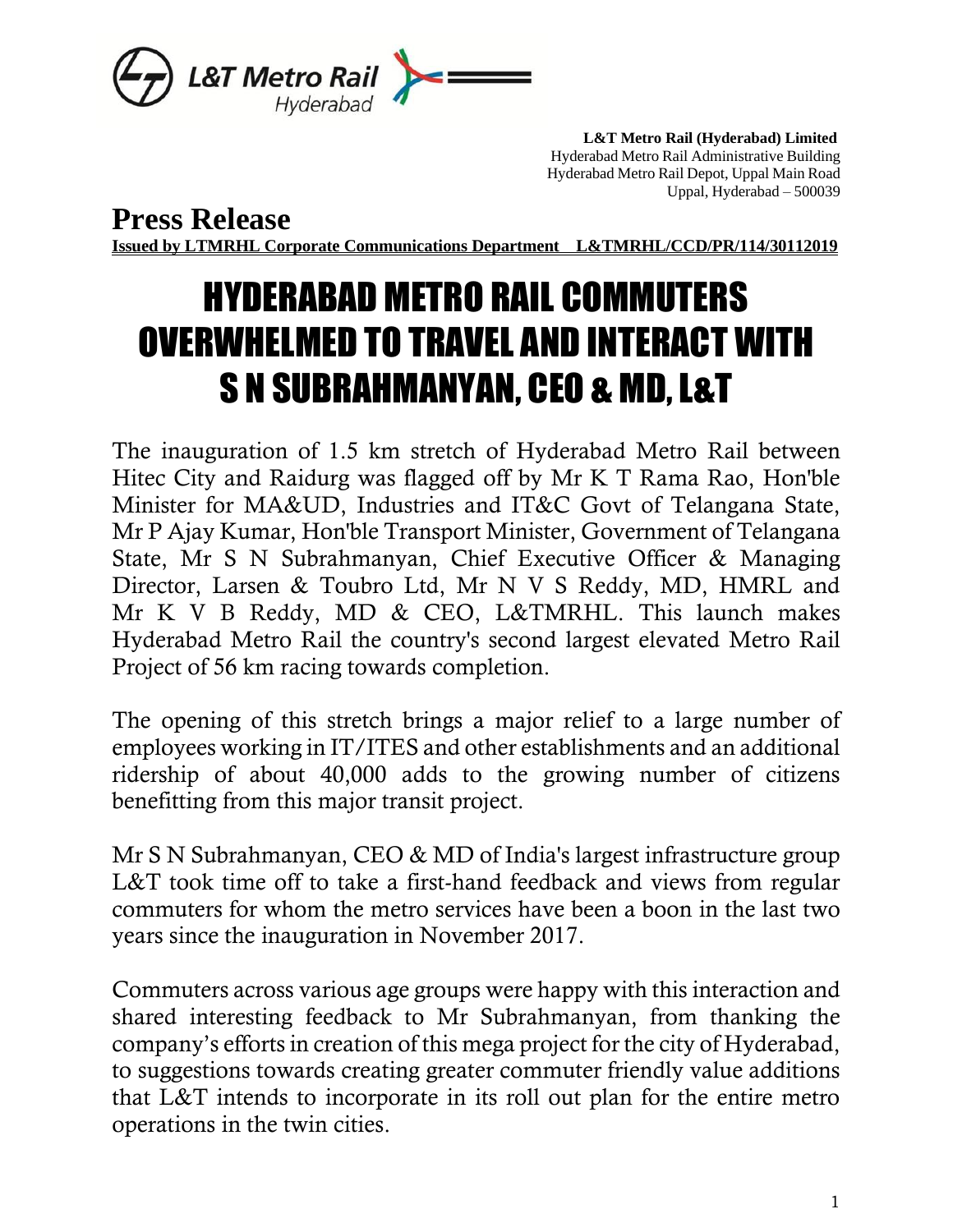

Mr S N Subrahmanyan interacting with a senior citizen travelling in Hyderabad Metro in the presence of Mr K V B Reddy, MD & CEO, L&TMRHL.



Mr S N Subrahmanyan interacting a group of youngsters travelling in Hyderabad Metro in the presence of Mr K V B Reddy, MD & CEO, L&TMRHL.